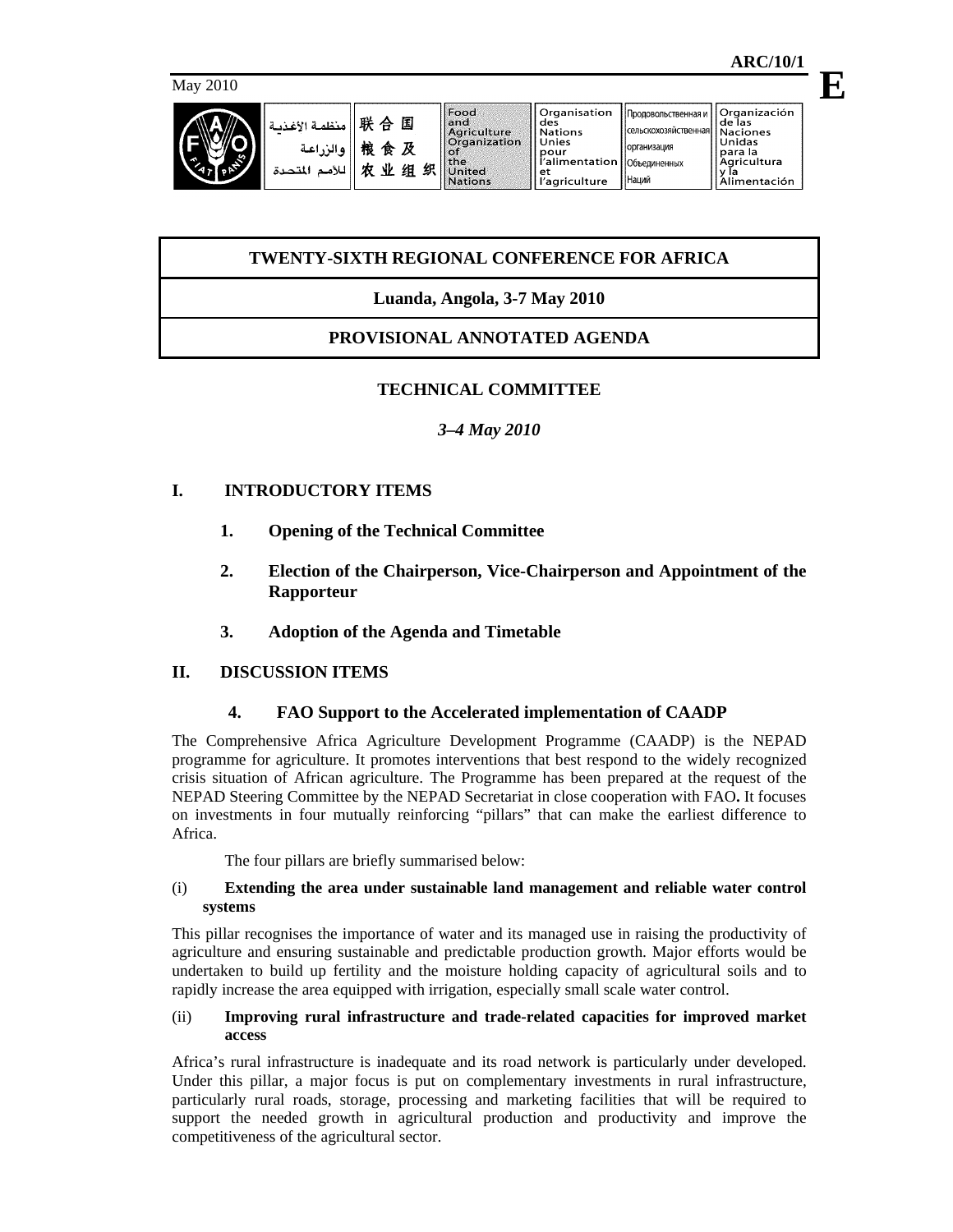## (iii) **Increasing food supply and reducing hunger**

Hunger remains widespread in Africa. A twin-track approach is needed to fight hunger and make an immediate impact on farmers' livelihoods: (a) provision of targeted safety nets; and (b) food security through local production and productivity enhancement.

## (iv) **Agricultural research, technology dissemination and adoption**

In Africa, as elsewhere in the world, agriculture will need a scientific and technological underpinning to maintain sustained productivity gains which are necessary to remain competitive. Several lines of action will be necessary, including: (a) increasing investments in research and technology development; (b) increasing the share of private sector funding of agricultural research; and (c) institutional and financial reforms for greater research sustainability.

# **5. Climate change implications for food security and natural resources management in Africa**

Since the publication of the IPCC Fourth Assessment Report (AR4) (IPCC, 2007), the appreciation and acceptance of climate change as a real phenomenon by governments around the world has increased. According to the IPCC Report, agriculture is one of the most vulnerable sectors to climate change because of its seasonality, the narrow range of weather conditions over which crop and livestock production can occur, the presence of major non-climatic stressors that influence sensitivity to changes in climatic conditions, and the endemic poverty often associated with food production in the developing world. Estimates have suggested that in the tropics and subtropics, crop yields could fall by 10 to 20% by the year 2050 because of climate change, with places where yield losses may be much more severe (IPCC, 2007).

Climate change jeopardizes the progress achieved by Africa to date due to the substantial diversion of resources required to fund adaptation initiatives. Estimates predict that, as a result of climate change, economic losses could be up to 14% of GDP if appropriate adaptation measures fail to be implemented. If this were to be the case, investments would need to be diverted away from key rural development projects to responses to short-term emergencies, in particular undermining the achievement of MDG1 and core CAADP pillars.

Africa contributes the least to climate change but is likely to suffer the most, as increasing climate variability is already affecting water sources, land, forest, biodiversity. Agricultural yields will continue to decline with rising temperature, while in developed countries production of some crops will rather increase.

FAO (1994) defines food security as the situation when all people, at all times, have physical and economic access to sufficient, safe and nutritious food to meet their dietary needs and food preferences for an active and healthy life. The four pillars of food security are availability, stability of supply, access and utilization.

The major thrust of the drive towards food security is to bring about a significant increase in agricultural production in a sustainable way and to achieve a substantial improvement in people's entitlement to nutritionally sound and adequate food as well as culturally appropriate food supplies.

Africa is the only region in the world in which the average per capita food production has been consistently falling for the last 40 years, with as consequences high levels of hunger and poverty particularly in rural areas. In the coming decades Africa will have to feed a population that is expected to increase from on billion people currently to two billion in 2050 (FAO, 2009). Africa will need increased food supplies for the chronically undernourished 27 percent of its population (271 million people according to SOFI 2009) and also the additional growth in population.

This paper discusses the impact of climate change on agricultural productivity and natural resources management in the Africa region.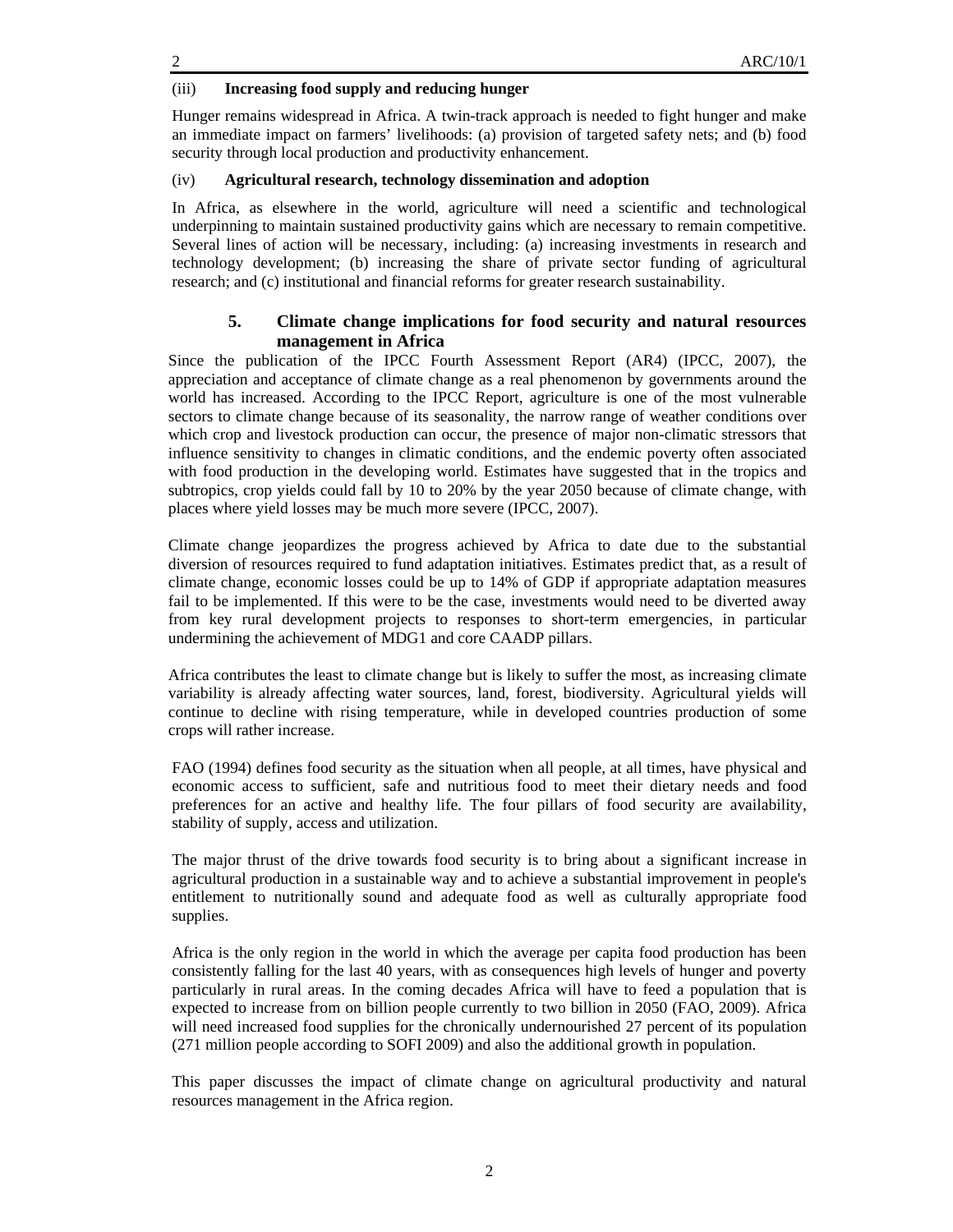#### **III. INFORMATION ITEMS**

## **6. High food prices and food security – threats, opportunities and budgetary implications for sustainable agriculture**

In Africa, soaring food prices have had a devastating impact on the rural poor. As hunger rises, rural communities across the continent struggle to afford basic food commodities. Access to highly priced inputs has also affected production.

Recent declines in prices on the world market have not been felt in local African markets, where prices on average are still higher than in previous years. Regional prices for crops such as maize, rice and sorghum have increased by over 100% in some countries. Rising food insecurity linked to the lack of access to food, is heightened by growing pressure on national food stocks and dependence on food imports. All these have budgetary implications for sustainable agriculture.

This information paper reviews the threats, opportunities and budgetary implications of high food prices in the region.

## **7. Challenges and opportunities for bio-fuel production in the African countries**

With Africa's population growing fast, the demand for food and energy is set to intensify. Despite best efforts, agricultural practices are still compromising the natural resource base that is relied upon for food production. As in the past, science and technology offer some solutions to the world's agricultural problems. However, without significant policy changes and initiatives relating to agriculture, new ideas and technology can only have a limited impact.

The future of agricultural policy is complicated by the emerging potential for large scale bioenergy production. In some developed economies, one path to energy dependence lies in the development of renewable energy technologies and policy, such as those that promote the expansion of bio-fuel production. How policy is formulated will have a significant impact on how bio-fuel production develops.

This paper informs on the challenges and opportunities for bio-fuel production in African countries, providing useful information for decision-makers.

#### **8. Summary report of the recommendations of the FAO regional bodies**

The FAO regional Office for Africa (RAF) serves as secretariat for some Africa regional bodies set up by FAO for member countries within and outside the region. These statutory bodies deal with agricultural statistics, plant protection, forestry and fisheries. The sessions and intersessional activities provide fora for members to discuss emerging and prevailing issues of significance.

The item informs of the summaries of recommendations and conclusions of the regional bodies as agreed at the respective sessions prior to the conference.

# **IV. OTHER MATTERS**

**9. Any Other Business** 

## **V. CONCLUDING ITEMS**

- **10. Adoption of the Report of the Technical Committee**
- **11. List of Topics to be considered for the 27th ARC**
- **12. Closure of the Technical Committee Meeting**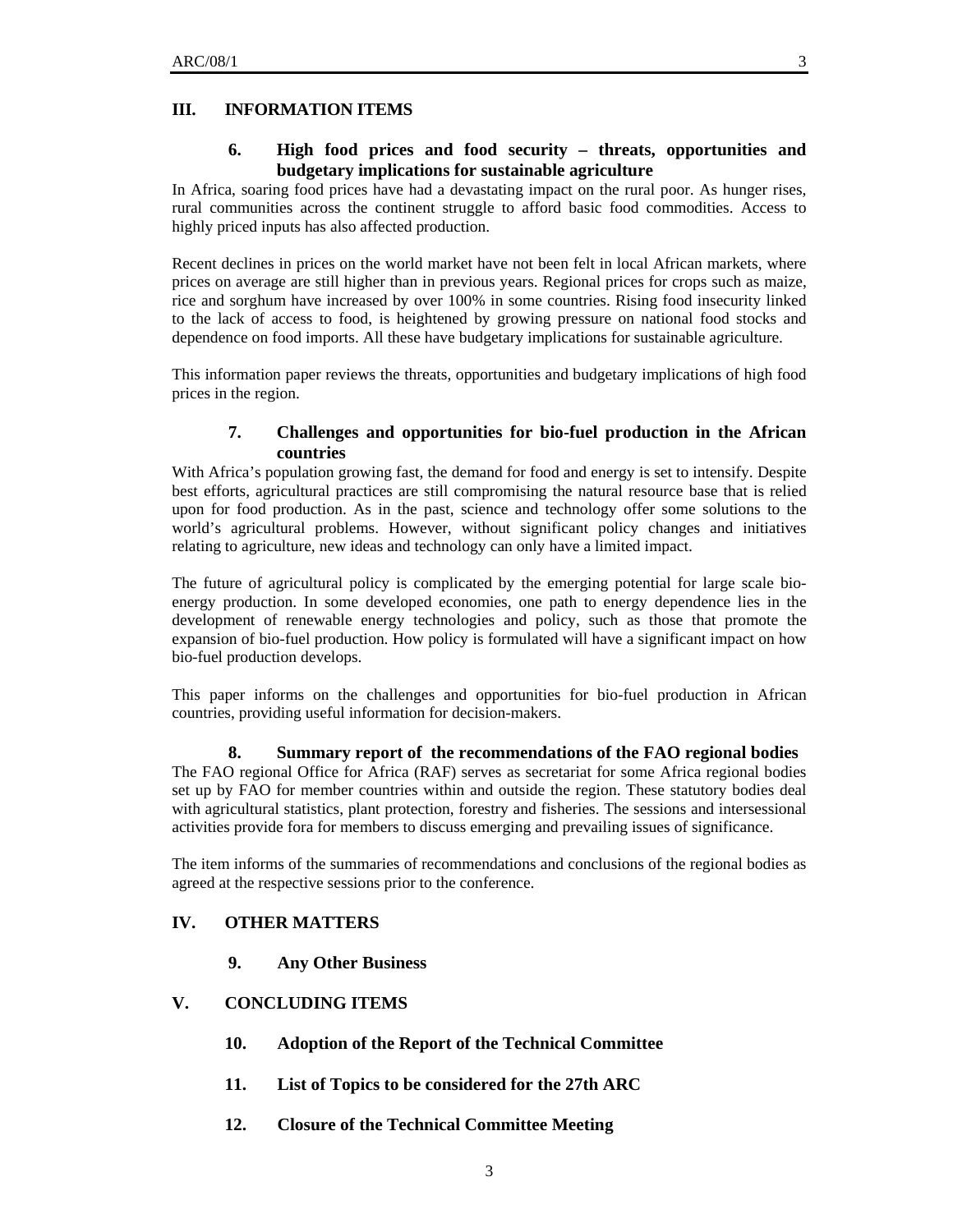## **PLENARY SESSION**

*6–7 May 2010* 

## **I. INTRODUCTORY ITEMS**

- **1. Inaugural Ceremony**
- **2. Election of Chairperson, Vice-Chairperson and Appointment of the Rapporteur**
- **3. Adoption of the Agenda and Timetable**

## **II. STANDING ITEMS**

- **4. Statement by the Director-General**
- **5. Statement by the Independent Chairman of the FAO Council**

# **6. Matters arising from the World Summit on Food Security and the 36th Session of FAO Conference, notably Implementation of the Immediate Plan of Action (IPA), including the Decentralized Offices Network**

This item examines the reform of the Organization resulting from the deliberations of the 36th Session of the FAO Conference (Rome, 18-23 November 2009) and its implications for the Africa region. It also examines the implementation of the Immediate Plan of Action (IPA) for FAO Renewal, including the Decentralized Offices Network with a medium to a long-term vision for the structure and functioning of the DO network. The item also presents the results of the World Summit of Heads of State and Government on Food Security, held in Rome on 16, 17 and 18 November 2009.

## **7. Reform of the Committee on World Food Security (CFS)**

Wide-ranging reforms were agreed to unanimously by Members of the CFS in October 2009, and approved in November 2009 by the FAO Conference. They were also endorsed by the Heads of State and Governments in November at the World Summit on Food Security who committed to *"fully implement the reform of the CFS"* as one of the four strategic goals of the Summit. This item presents these reforms, which aim to make the CFS the foremost inclusive international and intergovernmental platform dealing with food security and nutrition, and provides an opportunity to dicuss how the renewed CFS could be linked to national structures to be effectively operational.

# **8. Report on FAO Activities in the region (2008-2009) and actions taken on the main recommendations of the 25th FAO Regional Conference for Africa**

This item presents the principal measures and actions taken to implement the recommendations of the  $25<sup>th</sup>$  FAO Regional Conference for Africa, held in Kenya from 16 to 20 June 2008.

**9. Implementation of the Programme of Work and Budget 2010-11 and Areas for Priority Actions for the African Region in the following biennium**